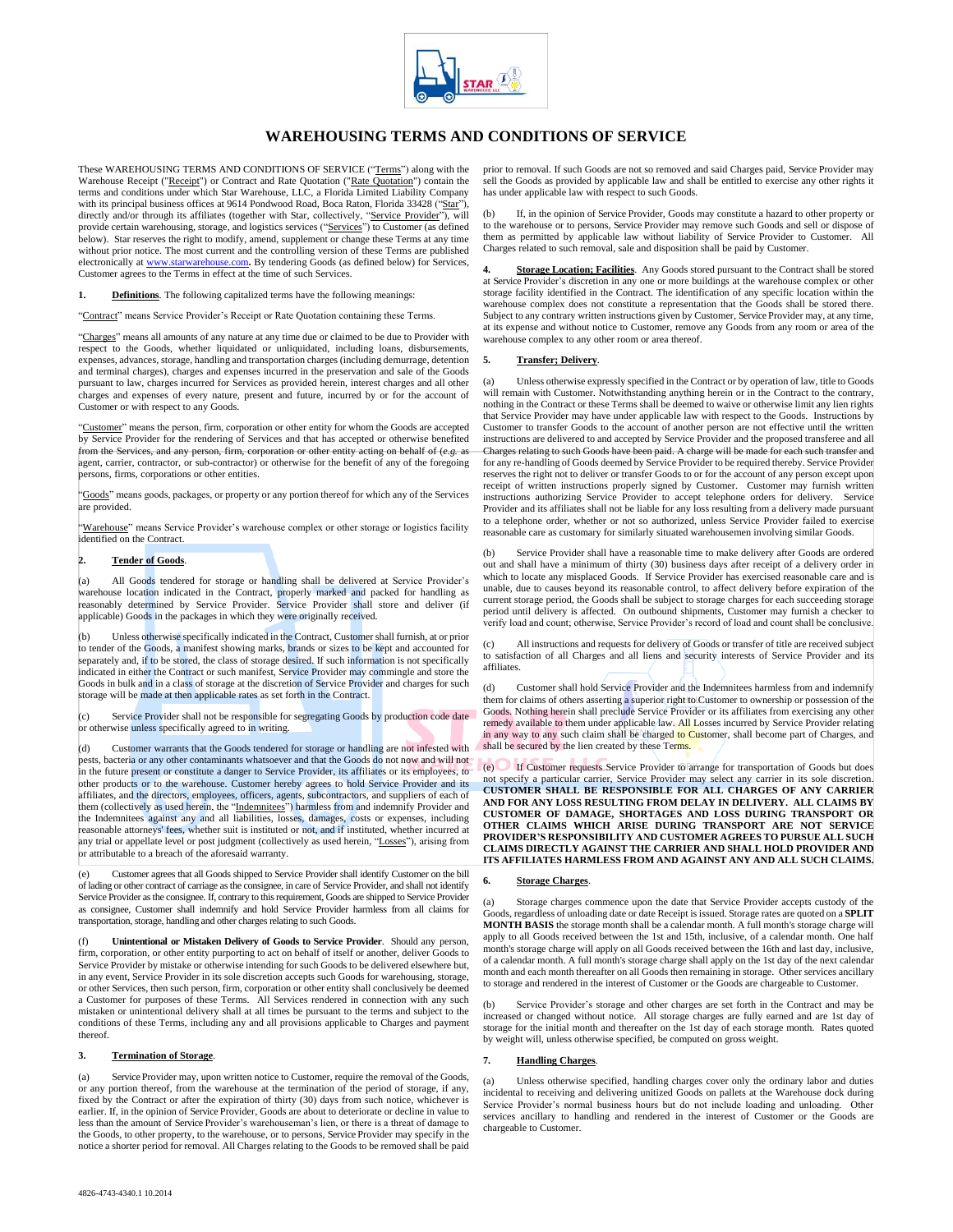

# **WAREHOUSING TERMS AND CONDITIONS OF SERVICE**

(b) Unless otherwise specified, a charge in addition to the regular handling charges will be made for any work performed by Service Provider other than as specified in Section 7(a), at Service Provider's then current rates which are available upon request. When Goods are ordered out in quantities less than in which received, Service Provider may make an additional charge for each order or each item of an order. Delivery by Service Provider of less than all units of any lot shall be made without subsequent sorting except by special arrangement which may be subject to an additional charge.

#### **8. Other Services, Charges and Payment Terms**.

(a) Service Provider shall bill all Charges in U.S. dollars, and Customer shall pay all invoiced amounts in U.S. dollars. All Charges are due and payable upon receipt of the invoice therefor without any deduction or offset whatsoever, including no deduction or offset shall be made for any claims based on disputed invoices or in the event of destruction of the Goods, or any portion thereof, or damage necessitating disposal of the Goods, or any portion thereof. **ALL CHARGES (INCLUDING STORAGE AND HANDLING CHARGES) NOT PAID WITHIN THIRTY (30) DAYS FROM THE DATE OF BILLING ARE SUBJECT TO AN INTEREST CHARGE FROM SUCH DATE UNTIL PAID AT THE LESSER OF ONE AND ONE HALF PERCENT (1.5%) PER MONTH OR THE HIGHEST RATE PERMITTED BY LAW.**

(b) Rates invoiced to Customer do not include any sales, use, personal property or other taxes, tariffs, duties, assessments or similar charges, including any penalties, fines or interest thereon (collectively, "Taxes"), that are imposed upon the Goods while in the possession of Service Provider, all of which shall be the sole responsibility and expense of Customer. Customer shall hold Service Provider and its affiliates harmless from and indemnify them for any liability arising from such Taxes, including liability arising from Customer's failure to pay. All Losses incurred by Service Provider relating in any way to such Taxes shall be charged to Customer, shall become part of Charges and shall be secured by the lien created by these Terms.

(c) Customer may, subject to insurance regulations and reasonable limitations imposed by Service Provider, inspect any Goods stored in the warehouse under the Contract when accompanied by an employee of Service Provider whose time is chargeable to Customer.

(d) If there is damage to the Goods, or any portion thereof, or if, in the opinion of Service Provider, there is a threat of damage to the Goods, to other property, to the warehouse, or to persons, Customer shall pay all costs incurred by Service Provider in its sole discretion for the protection of the threatened party or property, and for transportation, handling, clean-up and disposal of the Goods. When such costs are attributable to more than one Customer, such costs shall be apportioned among all such Customers on a pro rata basis as determined by Service Provider in its reasonable discretion.

Service Provider shall supply dunnage bracing and fastenings where it deems it appropriate on outbound shipments and the cost thereof is chargeable to Customer. Any additional costs incurred by Service Provider in unloading railcars or trucks containing damaged Goods are chargeable to Customer. Unless specifically agreed to in writing, Service Provider shall not be required to store Goods in a humidity-controlled environment or be responsible for tempering Goods. Notwithstanding the foregoing, Service Provider shall not be responsible for detention or demurrage charges or delays in loading or unloading unless such detention or demurrage charge or delay was caused solely by Service Provider's negligence. An additional charge will be made for bonded storage. Service Provider may assess an additional charge when Goods, designated for cooler or freezer storage, are received at temperatures more than five degrees Fahrenheit above the applicable room temperature. Service Provider shall not be responsible for blast freezing Goods unless Customer specifically requests such services in writing. All storage, handling and other services may be subject to minimum charges. Customer shall reimburse Service Provider for the cost of all pallets supplied by Service Provider. Service Provider may charge Customer an energy surcharge in the event of an increase in Service Provider's energy costs.

(f) Customer agrees to pay Service Provider all costs, charges and expenses including reasonable attorney's fees ("Expenses") incurred by Service Provider in connection with the storage, handling and/or disposition of the Goods, including without limitation, such expenses relating to lawsuits (including bankruptcy proceedings) involving in any way said Goods and/or Customer's performance under these Terms or the Contract. All such Expenses shall constitute Charges with respect to the Goods and subject to Service Provider's general warehouse lien.

Customer is responsible to communicate with its delivery drivers to comply with requirements set forth by the Service Provider. These include adherence to delivery appointments, driver assist in unloading and loading, accepting and removing damage or rejected goods and trash. Service Provider reserves the right to charge delivering drivers and or carriers for missed appointments, delays, trash removal, counting, sorting and other services.

**9. Indemnification**. Customer shall indemnify, defend and hold harmless Service Provider and the Indemnitees from and against any and all Losses arising out of or related to the Services, including Losses for personal injury, damage to or loss of improvements to real property or tangible property, or Losses arising out of or in connection with the design, manufacture, packaging, distribution, marketing, use or sale of the Goods or Customer's instructions regarding such Goods, or lost, damaged or undelivered Goods, or Goods not delivered on time, in each case unless arising directly and exclusively from the negligence or willful misconduct of Service Provider

## **10. Liability and Limitation of Damages; Warranties**.

(a) Service Provider and its affiliates shall not, under any circumstances, be liable for any loss or destruction of or damage to the goods, however caused, unless such loss, damage or destruction arises directly and exclusively from Service Provider's failure to exercise such care in regard to the goods as a reasonably careful person would exercise under like circumstances.

Service Provider and its affiliates shall not be liable for any loss or destruction of or damage to goods that could not have been avoided by the exercise of such care.Service Provider and Customer agree that the foregoing duty of care above does not require Service Provider to provide or maintain a sprinkler system at any warehouse.

(b) Without limiting the foregoing, Service Provider will have no liability for lost or damaged Goods (i) caused by any defects in the packaging or manufacture of such Goods, (ii) attributable to carriers (contract or otherwise), (iii) delivered to Service Provider in a damaged condition, (iv) attributable to concealed damage or data entry errors, (v) as a result of the negligence or intentional misconduct of Customer or any of its employees, agents or subcontractors (other than Service Provider) or (vii) caused by a Force Majeure Event (as defined below). All overages during any physical inventory shall be netted against shortages in said physical inventory across product lines and all net overages as a result of any physical inventory shall be carried forward and/or backward to offset prior and/or future net physical inventory shortages.

IN THE EVENT OF LOSS OR DESTRUCTION OF OR DAMAGE TO GOODS **FOR WHICH SERVICE PROVIDER IS LEGALLY LIABLE, CUSTOMER DECLARES THAT SERVICE PROVIDER'S LIABILITY SHALL BE LIMITED TO THE LESSER OF THE FOLLOWING: (1) THE ACTUAL COST TO CUSTOMER OF REPLACING, OR REPRODUCING THE LOST, DAMAGED, AND DESTROYED GOODS TOGETHER WITH TRANSPORTATION COSTS TO WAREHOUSE, (2) THE FAIR MARKET VALUE OF THE LOST, DAMAGED, AND DESTROYED GOODS ON THE DATE CUSTOMER IS NOTIFIED OF SUCH LOSS, DAMAGE AND DESTRUCTION, (3) 26 TIMES THE MONTHLY STORAGE CHARGE APPLICABLE TO SUCH LOST, DAMAGED AND DESTROYED GOODS, (4) \$0.50 PER POUND FOR SAID LOST, DAMAGED, AND DESTROYED GOODS. PROVIDED, HOWEVER THAT WITHIN A REASONABLE TIME AFTER RECEIPT OF THIS CONTRACT, CUSTOMER MAY REQUEST, IN WRITING, AN INCREASE IN SERVICE PROVIDER'S LIABILITY ON PART OR ALL OF THE GOODS IN WHICH CASE AN INCREASED CHARGE WILL BE MADE BASED UPON SUCH INCREASED VALUATION; FURTHER PROVIDED THAT NO SUCH REQUEST SHALL BE VALID UNLESS MADE BEFORE LOSS OR DESTRUCTION OF OR DAMAGE TO ANY PORTION OF THE GOODS HAS OCCURRED.**

The liability referred to in Section  $10(c)$  above shall be Customer's exclusive remedy against Service Provider and its affiliates for any claim or cause of action whatsoever relating to loss or destruction of or damage to Goods and shall apply to all claims including inventory shortage and mysterious disappearance claims unless Customer proves by affirmative evidence pursuant to a ruling and/or judgment of a juristic entity that Service Provider or its affiliates converted the Goods to its or their own use. Customer waives any rights to rely upon any presumption of conversion imposed by law.

(e) Customer shall hold Service Provider and the Indemnitees harmless from and indemnify them against all claims, regardless of how or by whom such a claim is raised, asserting liability for loss, damage, or destruction of Goods in an amount above the limitations of damages set forth in this Section. All Losses incurred by Service Provider or its affiliates relating in any way to any such claim shall be charged to Customer, shall become part of Charges, and shall be secured by the lien created by these Terms.

IN NO EVENT WILL PROVIDER BE LIABLE TO CUSTOMER FOR ANY **PURELY ECONOMIC LOSSES, INCLUDING LOSS OF PROFITS, USE, INCOME, BUSINESS OPPORTUNITIES, COSTS OF ALTERNATIVE MEANS OF TRANSPORT, MERCHANTABILITY, OR CUSTOMER GOODWILL, OR FOR ANY SPECIAL, PUNITIVE, CONSEQUENTIAL OR INDIRECT DAMAGES, IN CONNECTION WITH THESE TERMS, THE CONTRACT, OR THE SERVICES PROVIDED THEREUNDER, WHETHER OR NOT A PROVIDER HAS BEEN ADVISED OF SUCH LOSSES OR DAMAGES OR WHETHER PLED UNDER TORT, CONTRACT OR ANY OTHER LEGAL THEORY.**

(g) **ANY WARRANTIES OF THE PARTIES EXPRESSLY SET FORTH IN THE CONTRACT AND THESE TERMS ARE THE SOLE WARRANTIES MADE BY THE PARTIES AND ARE IN LIEU OF ALL OTHER WARRANTIES, EXPRESS, IMPLIED, OR STATUTORY, INCLUDING IMPLIED WARRANTIES OF MERCHANTABILITY, OF TITLE OR NONINFRINGEMENT, OF FITNESS FOR A PARTICULAR PURPOSE, OR ARISING FROM COURSE OF PERFORMANCE, COURSE OF DEALING, OR USAGE OF TRADE.**

#### **11. Filing of Claims**.

(a) **NEITHER SERVICE PROVIDER NOR ITS AFFILIATES SHALL BE LIABLE**  FOR ANY CLAIM OF ANY TYPE WITH RESPECT TO GOODS UNLESS SUCH **CLAIM IS PRESENTED IN WRITING WITHIN A REASONABLE TIME, WHICH SHALL IN NO EVENT EXCEED THIRTY (30) DAYS FROM THE EARLIER OF: (I) THE DATE PROVIDER DELIVERED THE GOODS TO CUSTOMER OR ITS REPRESENTATIVE, DESIGNEE OR AGENT; OR (II) THE DATE WHEN CUSTOMER LEARNED, OR IN THE EXERCISE OF REASONABLE CARE SHOULD HAVE LEARNED, OF THE LOSS, DAMAGE, DESTRUCTION OR OTHER EVENT OR CONDITION GIVING RISE TO THE CLAIM.**

As a condition to making any claim and as a condition precedent to filing any suit, Customer shall provide Service Provider with a reasonable opportunity to inspect the Goods which are the basis of Customer's claim.

(c) **NO LAWSUIT OR OTHER ACTION MAY BE MAINTAINED BY CUSTOMER OR OTHERS AGAINST PROVIDER OR ITS AFFILIATES WITH RESPECT TO THE GOODS UNLESS (I) A WRITTEN CLAIM HAS BEEN MADE WITHIN THE TIME PERIOD SET FORTH IN SECTION 11(A) ABOVE, (II) CUSTOMER HAS PROVIDED**